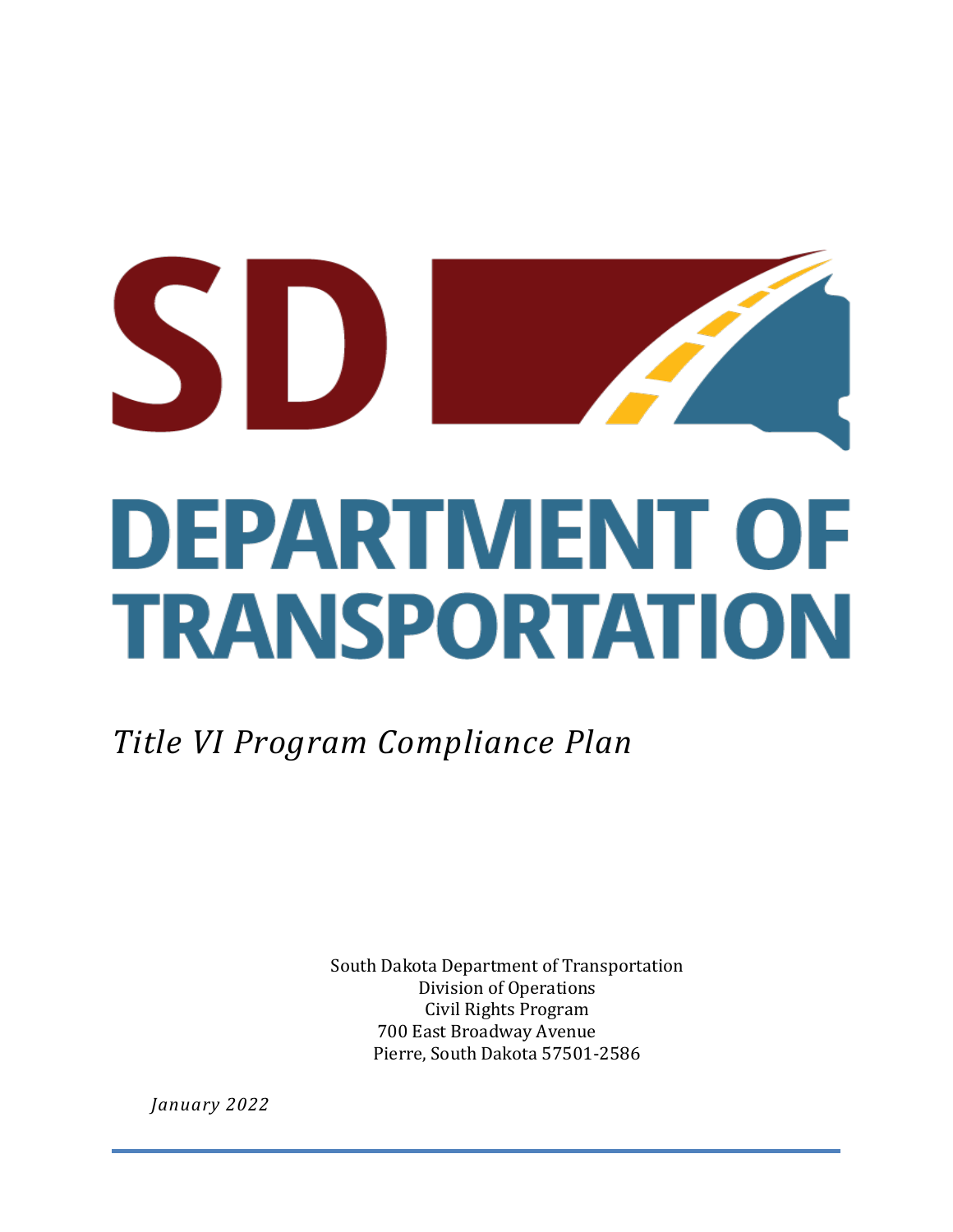# **Table of Contents**

| Part I. Title VI and Nondiscrimination Policy Statement 3                                                                                |
|------------------------------------------------------------------------------------------------------------------------------------------|
|                                                                                                                                          |
| Part III. Description of Federal Aid Programs13                                                                                          |
| Part IV. Notification to Beneficiaries/Participants  14                                                                                  |
|                                                                                                                                          |
|                                                                                                                                          |
|                                                                                                                                          |
|                                                                                                                                          |
| Part IX. Status of Corrective Action Implemented by Applicant to<br>Address Deficiencies Previously Identified During a Title VI Program |
|                                                                                                                                          |
| Part XI. Commercial Motor Vehicle Inspection Selection & Unbiased                                                                        |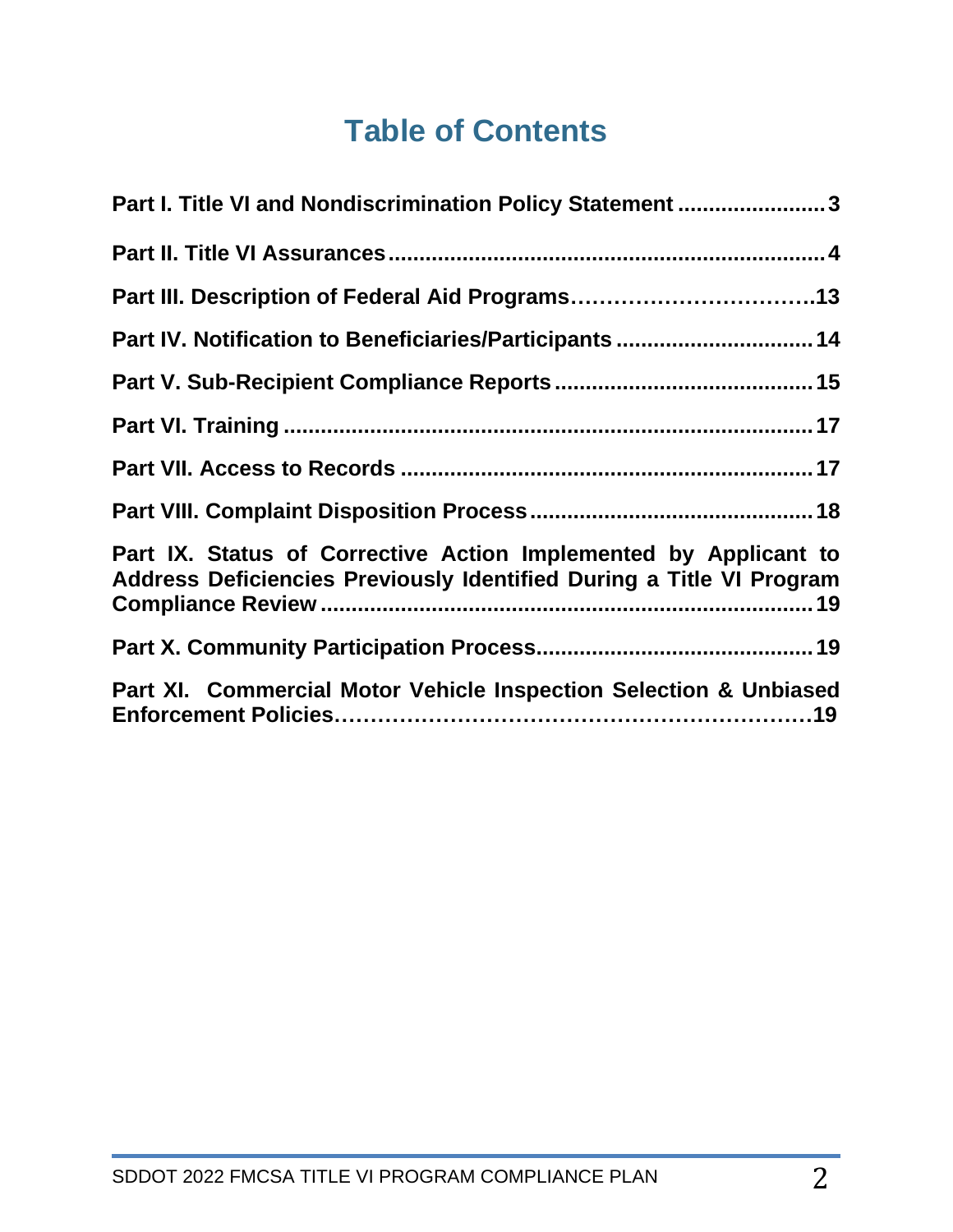# **Part I. TITLE VI & NONDISCRIMINATION POLICY STATEMENT**

Title VI of the Civil Rights Act of 1964 protects individuals, groups and organizations from discrimination on the basis of race, color or national origin (including LEP) in all programs and activities. In addition, related nondiscrimination authorities prohibit discrimination on other grounds, such as sex, age, low income and disability. Based on the above criteria, the SDDOT program is referred to as the Title VI and Nondiscrimination Program.

The policy of the SDDOT is to ensure that no person or group of persons shall, on the grounds of race, color, national origin (including LEP), sex, age, disability or lowincome, be excluded from participation in, be denied the benefits of, or be otherwise subjected to discrimination under any program or activity administered by the Department.

SDDOT is committed to ensuring compliance with 49 Code of Federal Regulations (CFR) Part 21, 49 CFR Part 303, and the FMCSA Standard Title VI Program Assurances.

To ensure compliance with the Americans with Disabilities Act and Section 504 of the Rehabilitation Act of 1973, as Secretary of the Department, I have designated June Hansen as the department's Title VI Coordinator/Specialist and ADA Coordinator. Contact information is as follows:

> June Hansen, Civil Rights Compliance Officer/ADA Coordinator SDDOT – Division of Operations/Civil Rights Program 700 E. Broadway Ave. Pierre, SD 57501 Phone: 605-773-3540 Fax: 605-773-4442 Email: [june.hansen@state.sd.us](mailto:june.hansen@state.sd.us)

As Secretary of the Department, I delegate the responsibility to assure the implementation of the Title VI and Nondiscrimination Program to the Division Directors, the Civil Rights Compliance Officer (Title VI Coordinator/Specialist) and to all other personnel involved with activities impacted by Title VI and related nondiscrimination authorities.

 $31 - 22$ Date Joel Jundt, Secretar

South Dakota Department of Transportation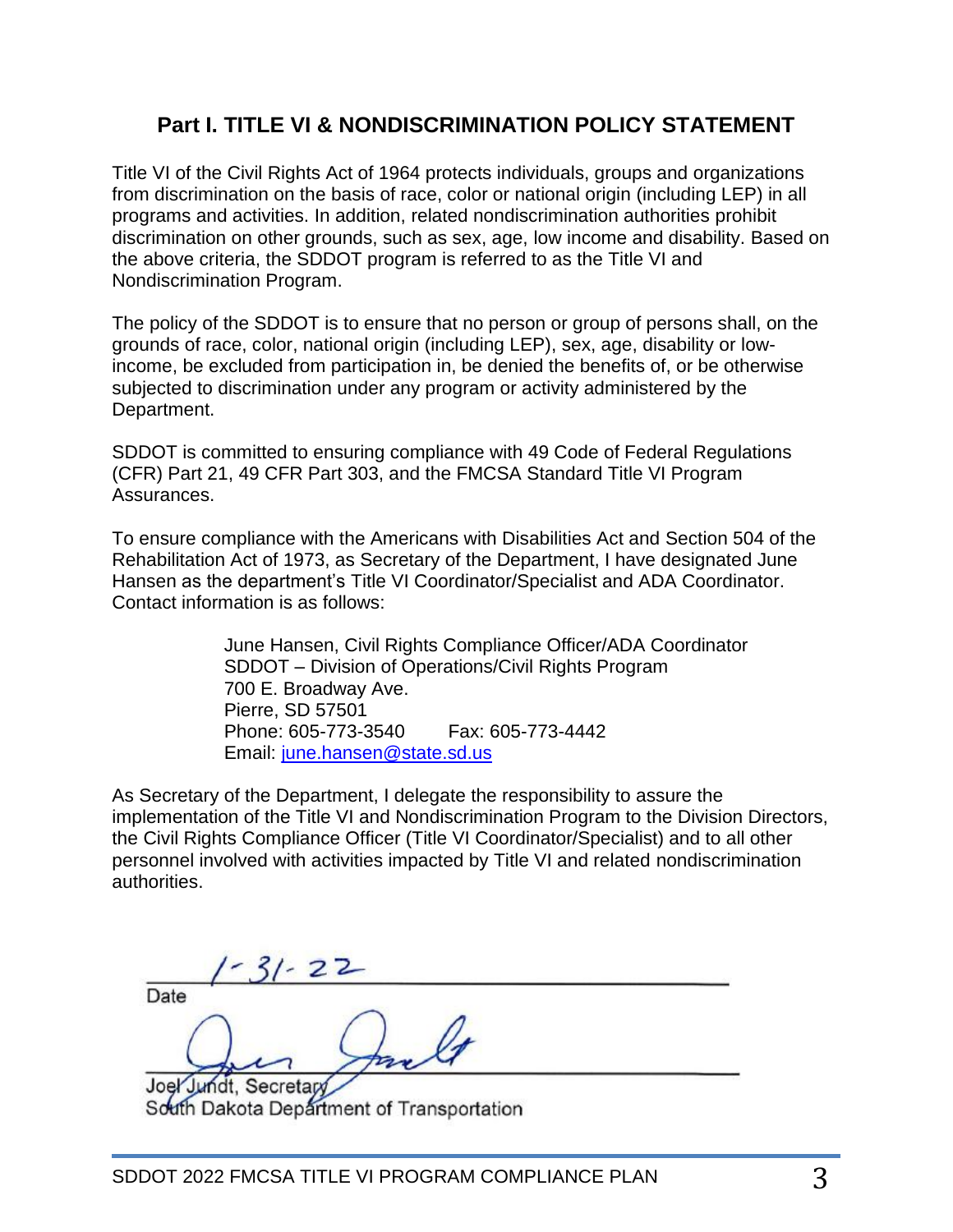# **Part II. TITLE VI ASSURANCES**

## **The United States Department of Transportation**

### **Standard Title VI/Non-Discrimination Assurances**

### **DOT Order No. 1050.2A**

The South Dakota Department of Transportation (herein referred to as the "Recipient"), **HEREBY AGREES THAT**, as a condition to receiving any Federal financial assistance from the United States Department of Transportation (DOT), through the **Federal Motor Carrier Safety Administration (FMCSA)**, is subject to and will comply with the following:

### **Statutory/Regulatory Authorities**

- Title VI of the Civil Rights Act of 1964 (42 U.S.C. § 2000d *et seq*., 78 stat. 252), (prohibits discrimination on the basis of race, color, national origin);
- Federal-Aid Highway Act of 1973, (23 U.S.C. § 324 *et seq*.), (prohibits discrimination on the basis of sex);
- Title IX of the Education Amendments of 1972, as amended, (20 U.S.C. § 1681 *et seq*.), (prohibits discrimination on the basis of sex in education programs or activities);
- Section 504 of the Rehabilitation Act of 1973, (29 U.S.C. § 794 *et seq*.), as amended, (prohibits discrimination on the basis of disability);
- The Age Discrimination Act of 1975, as amended, (42 U.S.C. § 6101 *et seq*.), (prohibits discrimination on the basis of age);
- Americans with Disabilities Act of 1990, as amended, (42 U.S.C. § 12101 *et seq*.), (prohibits discrimination on the basis of disability);
- 49 C.F.R. Part 21 (entitled *Nondiscrimination In Federally-Assisted Programs Of The Department Of Transportation—Effectuation Of Title VI Of The Civil Rights Act Of 1964*);
- 49 C.F.R. Part 27 (entitled *Nondiscrimination On The Basis Of Disability In Programs Or Activities Receiving Federal Financial Assistance*);
- 49 C.F.R. Part 28 (entitled *Enforcement Of Nondiscrimination On The Basis Of Handicap In Programs Or Activities Conducted By The Department Of Transportation*);
- 49 C.F.R. Part 37 (entitled *Transportation Services For Individuals With Disabilities (ADA)*);
- 49 C.F.R. Part 303 (FMCSA's Title VI/Nondiscrimination Regulation);
- 28 C.F.R. Part 35 (entitled *Discrimination On The Basis Of Disability In State And Local Government Services*);
- 28 C.F.R. section 50.3 (U.S. Department of Justice Guidelines for Enforcement of Title VI of the Civil Rights Act of 1964);

The preceding statutory and regulatory cites hereinafter are referred to as the "Acts" and "Regulations," respectively.

Although not applicable to Recipients directly, there are certain Executive Orders and relevant guidance that direct action by Federal agencies regarding their federally assisted programs and activities to which compliance is required by Recipients to ensure Federal agencies carry out their responsibilities. Executive Order 12898, 3 C.F.R. 859 (1995), entitled "Federal Actions to Address Environmental Justice in Minority Populations and Low-Income Populations" emphasizes that Federal agencies should use existing laws to achieve Environmental Justice, in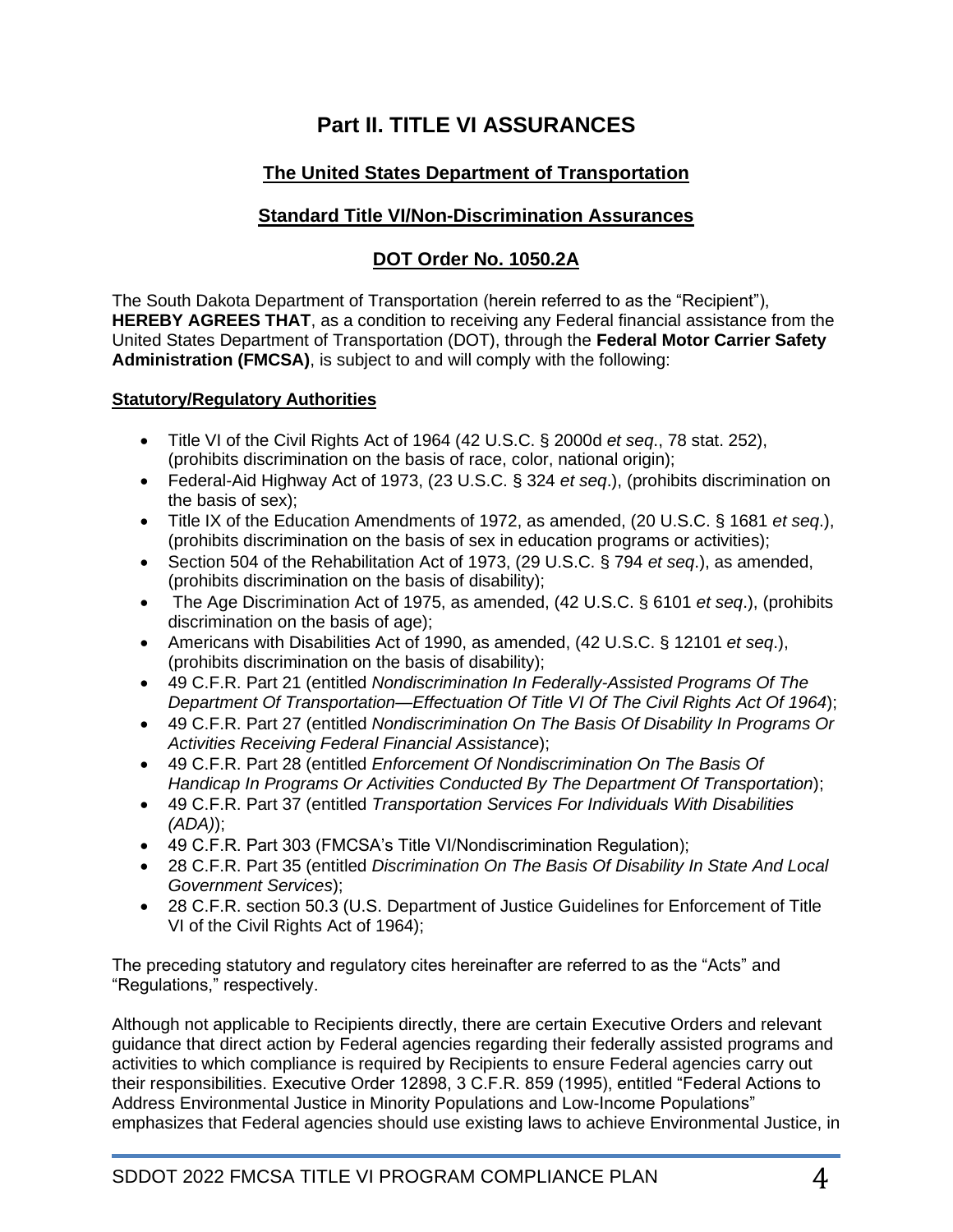particular Title VI, to ensure nondiscrimination against minority populations. Recipients should be aware that certain Title VI matters raise Environmental Justice concerns and FHWA intends that all Recipients evaluate and revise existing procedures (as appropriate) to address and implement Environmental Justice considerations. See the following FHWA website for more information and facts about Environmental Justice: [https://www.fhwa.dot.gov/environment/](https://www.fhwa.dot.gov/environment/‌environmental_justice/index.cfm) [environmental\\_justice/index.cfm.](https://www.fhwa.dot.gov/environment/‌environmental_justice/index.cfm)

Additionally, Executive Order 13166, 3 C.F.R. 289 (2001) on Limited English Proficiency, according to the U.S. Department of Justice in its Policy Guidance Document dated August 16, 2000 (65 Fed. Reg. at 50123), clarifies the responsibilities associated with the "*application of Title VI's prohibition on national origin discrimination when information is provided only in English to persons with limited English proficiency*." When receiving Federal funds Recipients are expected to conduct a Four-Factor Analysis to prevent discrimination based on National Origin. (See also U.S. DOT's "*Policy Guidance Concerning Recipients' Responsibilities to Limited English Proficient (LEP) Persons,*" dated December 14, 2005, (70 Fed. Reg. at 74087 to 74100); the Guidance is a useful resource when performing a Four-Factor Analysis).

### **General Assurances**

In accordance with the Acts, the Regulations, and other pertinent directives, circulars, policy, memoranda, and/or guidance, the Recipient hereby gives assurance that it will promptly take any measures necessary to ensure that:

*"No person in the United States shall, on the grounds of race, color, national origin, sex, age, disability, low-income, or LEP be excluded from participation in, be denied the benefits of, or be otherwise subjected to discrimination under any program or activity for which the Recipient receives Federal financial assistance from DOT, including the FMCSA."*

The Civil Rights Restoration Act of 1987 clarified the original intent of Congress, with respect to Title VI and other Non-discrimination requirements (The Age Discrimination Act of 1975, and Section 504 of the Rehabilitation Act of 1973) by restoring the broad, institutional-wide scope and coverage of these non-discrimination statutes and requirements to include all programs and activities of the Recipient, so long as any portion of the program is Federally-assisted.

### **Specific Assurances**

More specifically, and without limiting the above general Assurances, the Recipient agrees with and gives the following Assurances with respect to its Federally assisted **FMCSA Program**:

- 1. The Recipient agrees that each "activity," "facility," or "program," as defined in §§ 21.23 (b) and 21.23 (e) of 49 C.F.R. § 21 will be (with regard to an "activity") facilitated, or will be (with regard to a "facility") operated, or will be (with regard to a "program") conducted in compliance with all requirements imposed by, or pursuant to the Acts and the Regulations;
- 2. The Recipient will insert the following notification in all solicitations for bids, Requests For Proposals for work, or material subject to the Acts and the Regulations made in connection with all Federal Motor Carrier Safety Programs and, in adapted form, in all proposals for negotiated agreements regardless of funding source:

"*The South Dakota Department of Transportation, in accordance with the*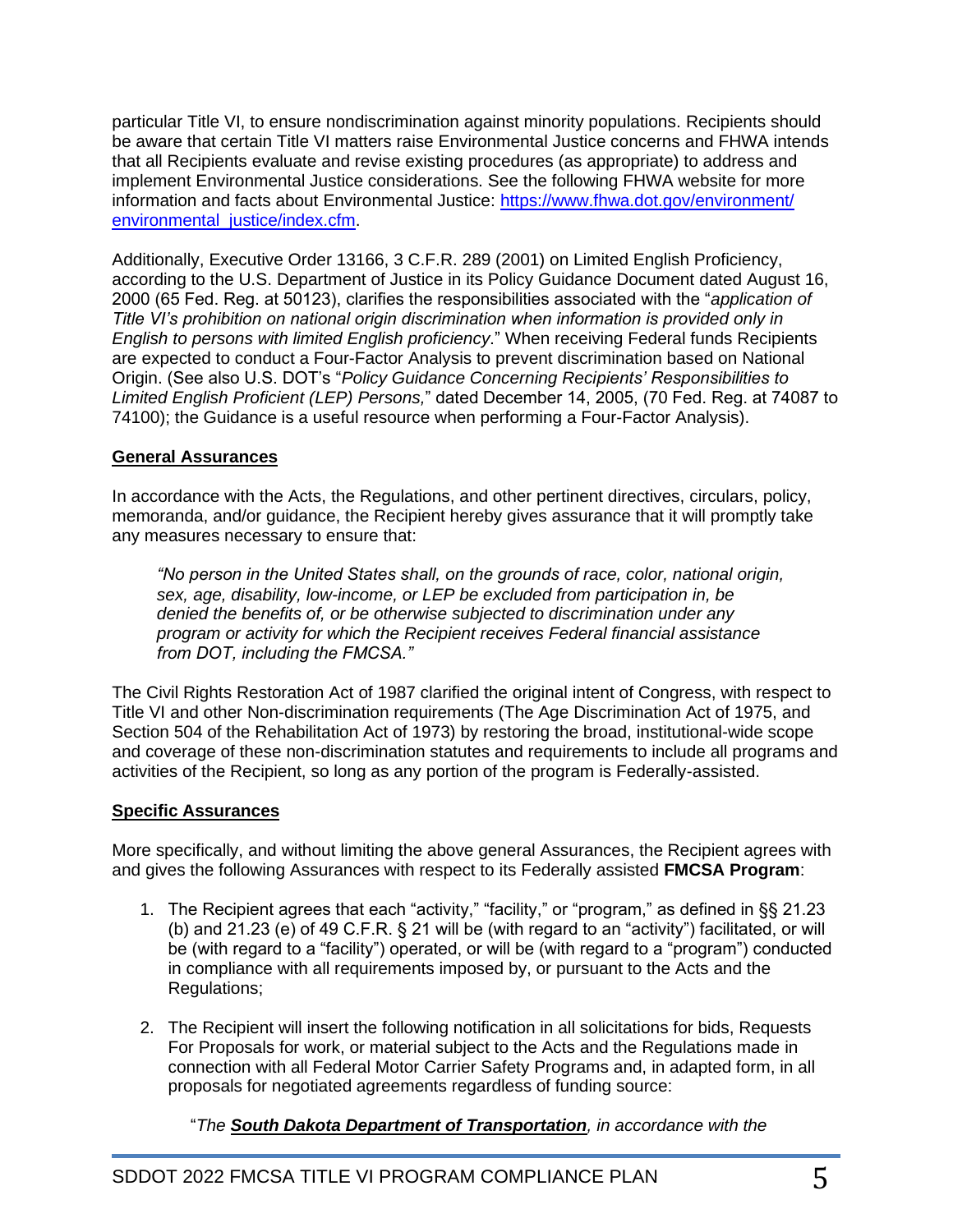*provisions of Title VI of the Civil Rights Act of 1964 (78 Stat. 252, 42 U.S.C. §§ 2000d to 2000d-4) and the Regulations, hereby notifies all bidders that it will affirmatively ensure that any contract entered into pursuant to this advertisement, all contractors will be afforded full opportunity to submit bids in response to this invitation and will not be discriminated against on the grounds of the owner's race, color, national origin, sex, age, disability, income-level, or LEP in consideration for an award.*";

- 3. The Recipient will insert the clauses of Appendix A and E of this Assurance in every contract or agreement subject to the Acts and the Regulations;
- 4. The Recipient will insert the clauses of Appendix B of this Assurance, as a covenant running with the land, in any deed from the United States effecting or recording a transfer of real property, structures, use, or improvements thereon or interest therein to a Recipient;
- 5. That where the Recipient receives Federal financial assistance to construct a facility, or part of a facility, the Assurance will extend to the entire facility and facilities operated in connection therewith;
- 6. That where the Recipient receives Federal financial assistance in the form, or for the acquisition of real property or an interest in real property, the Assurance will extend to rights to space on, over, or under such property;
- 7. That the Recipient will include the clauses set forth in Appendix C and Appendix D of this Assurance, as a covenant running with the land, in any future deeds, leases, licenses, permits, or similar instruments entered into by the Recipient with other parties:
	- a. for the subsequent transfer of real property acquired or improved under the applicable activity, project, or program; and
	- b. for the construction or use of, or access to, space on, over, or under real property acquired or improved under the applicable activity, project, or program.
- 8. That this Assurance obligates the Recipient for the period during which Federal financial assistance is extended to the program, except where the Federal financial assistance is to provide, or is in the form of, personal property, or real property, or interest therein, or structures or improvements thereon, in which case the Assurance obligates the Recipient, or any transferee for the longer of the following periods:
	- a. the period during which the property is used for a purpose for which the Federal financial assistance is extended, or for another purpose involving the provision of similar services or benefits; or
	- b. the period during which the Recipient retains ownership or possession of the property.
- 9. The Recipient will provide for such methods of administration for the program as are found by the Secretary of Transportation or the official to whom he/she delegates specific authority to give reasonable guarantee that it, other recipients, sub-recipients, sub-grantees, contractors, subcontractors, consultants, transferees, successors in interest, and other participants of Federal financial assistance under such program will comply with all requirements imposed or pursuant to the Acts, the Regulations, and this Assurance.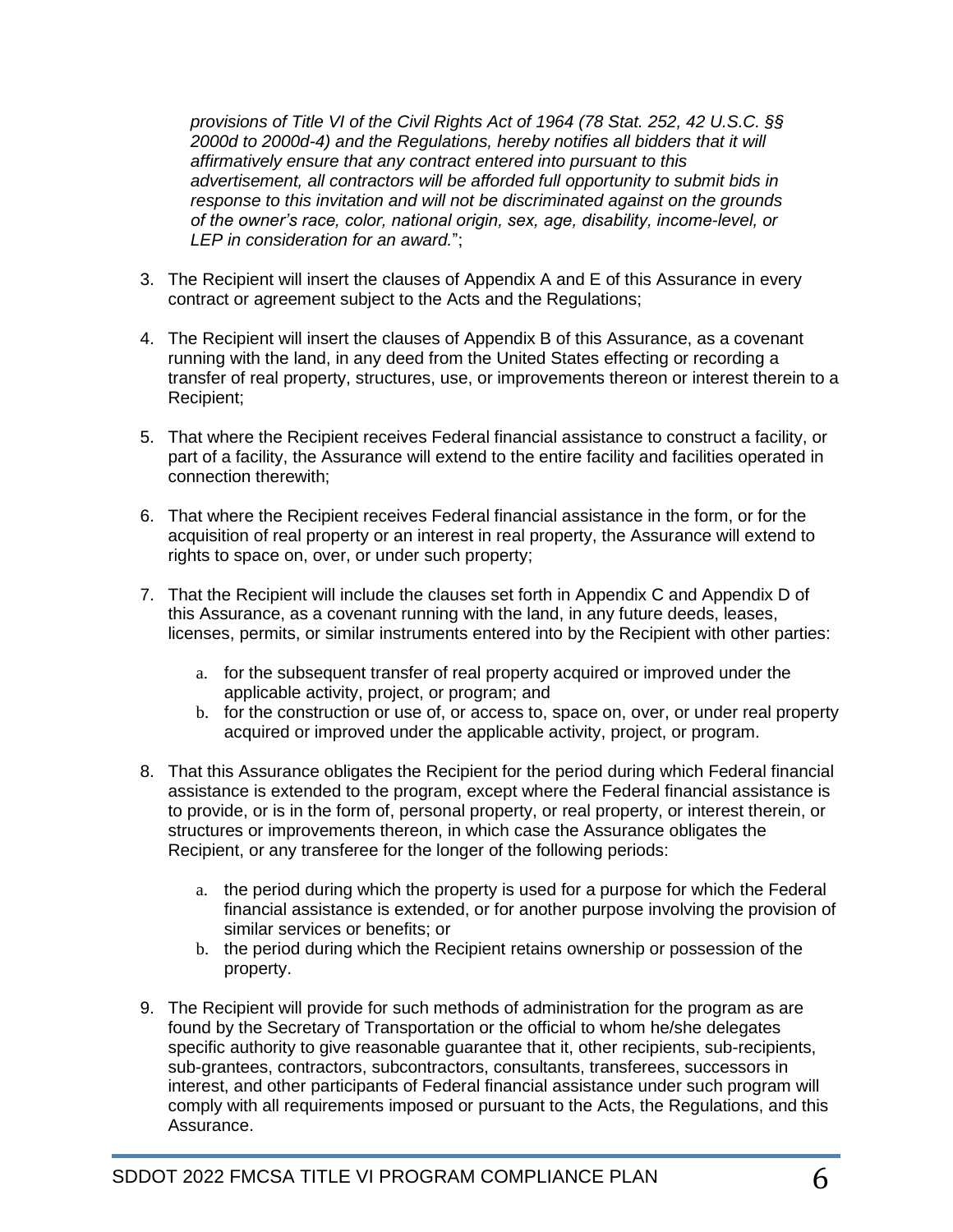10. The Recipient agrees that the United States has a right to seek judicial enforcement with regard to any matter arising under the Acts, the Regulations, and this Assurance.

By signing this ASSURANCE, the South Dakota Department of Transportation also agrees to comply (and require any sub-recipients, sub-grantees, contractors, successors, transferees, and/or assignees to comply) with all applicable provisions governing the **FMCSA** access to records, accounts, documents, information, facilities, and staff. You also recognize that you must comply with any program or compliance reviews, and/or complaint investigations conducted by the **FMCSA**. You must keep records, reports, and submit the material for review upon request to **FMCSA**, or its designee in a timely, complete, and accurate way. Additionally, you must comply with all other reporting, data collection, and evaluation requirements, as prescribed by law or detailed in program guidance.

South Dakota Department of Transportation gives this ASSURANCE in consideration of and for obtaining any Federal grants, loans, contracts, agreements, property, and/or discounts, or other Federal-aid and Federal financial assistance extended after the date hereof to the recipients by the Department of Transportation under the **FMCSA Program**. This ASSURANCE is binding on South Dakota, other recipients, sub-recipients, sub-grantees, contractors, subcontractors and their subcontractors', transferees, successors in interest, and any other participants in the **FMCSA Program.** The person (s) signing below is authorized to sign this ASSURANCE on behalf of the Recipient.

|    | <b>South Dakota Department of Transportation</b> |                                         |  |
|----|--------------------------------------------------|-----------------------------------------|--|
| b٧ |                                                  | Joel Jundt, Secretary of Transportation |  |

DATED  $\frac{3!}{22}$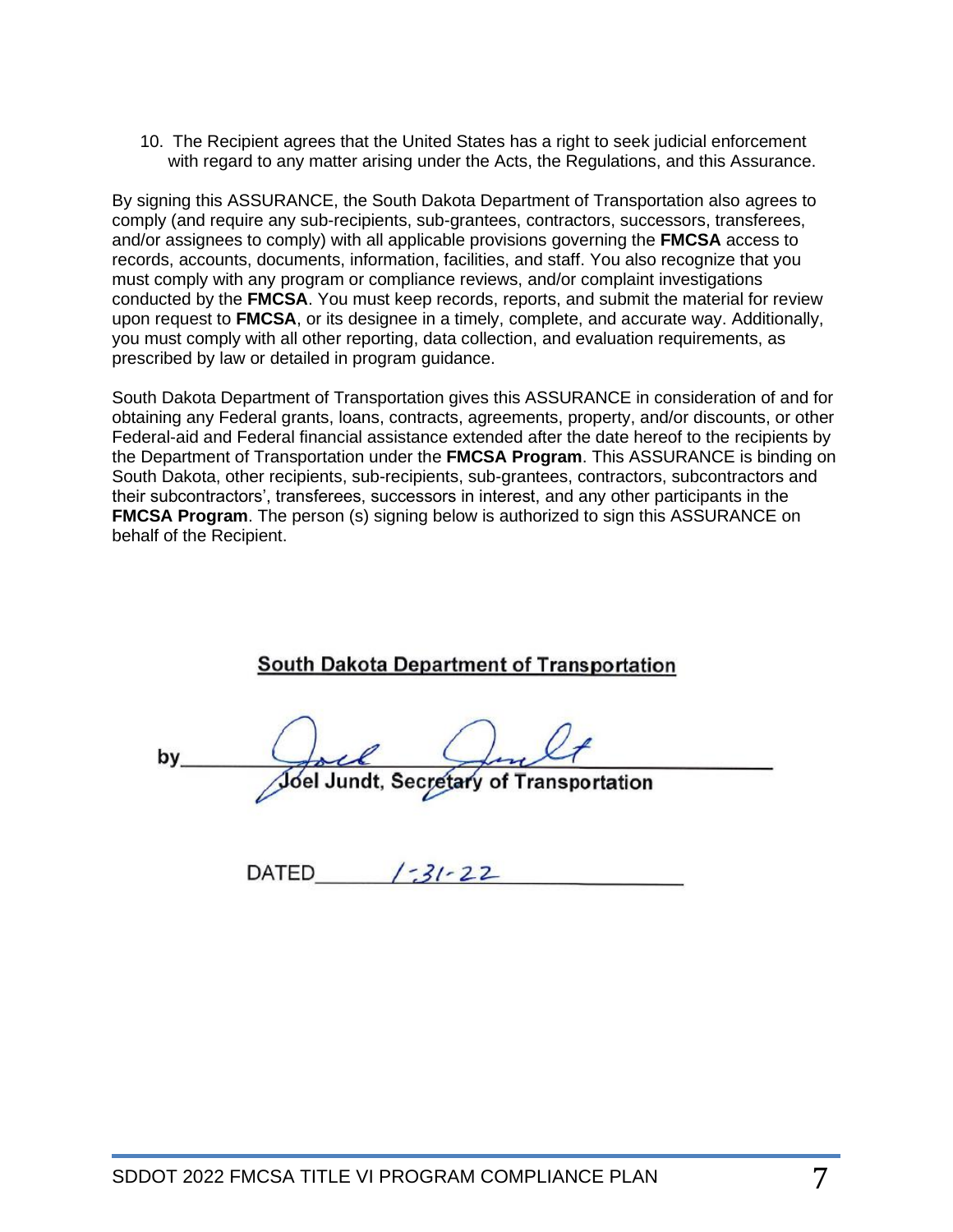### **ASSURANCE APPENDIX A**

During the performance of this contract, the contractor, for itself, its assignees, and successors in interest (hereinafter referred to as the "contractor") agrees as follows:

- 1. **Compliance with Regulations:** The contractor (hereinafter includes consultants) will comply with the Acts and the Regulations relative to Nondiscrimination in Federally-assisted programs of the U.S. Department of Transportation, Federal Motor Carrier Safety Administration (FMCSA), as they may be amended from time to time, which are herein incorporated by reference and made a part of this contract.
- 2. **Nondiscrimination:** The contractor, with regard to the work performed by it during the contract, will not discriminate on the grounds of race, color, national origin, sex, age, disability, incomelevel, or LEP in the selection and retention of subcontractors, including procurements of materials and leases of equipment. The contractor will not participate directly or indirectly in the discrimination prohibited by the Acts and the Regulations as set forth in Appendix E, including employment practices when the contract covers any activity, project, or program set forth in Appendix B of 49 CFR Part 21.
- 3. **Solicitations for Subcontracts, Including Procurements of Materials and Equipment:** In all solicitations, either by competitive bidding, or negotiation made by the contractor for work to be performed under a subcontract, including procurements of materials, or leases of equipment, each potential subcontractor or supplier will be notified by the contractor of the contractor's obligations under this contract and the Acts and the Regulations relative to Non-discrimination on the grounds of race, color, national origin, sex, age, disability, income-level, or LEP.
- 4. **Information and Reports:** The contractor will provide all information and reports required by the Acts, the Regulations and directives issued pursuant thereto and will permit access to its books, records, accounts, other sources of information, and its facilities as may be determined by the Recipient or the FMCSA to be pertinent to ascertain compliance with such Acts, Regulations, and instructions. Where any information required of a contractor is in the exclusive possession of another who fails or refuses to furnish the information, the contractor will so certify to the Recipient or the FMCSA, as appropriate, and will set forth what efforts it has made to obtain the information.
- 5. **Sanctions for Noncompliance:** In the event of a contractor's noncompliance with the Nondiscrimination provisions of this contract, the Recipient will impose such contract sanctions as it or the FMCSA may determine to be appropriate, including, but not limited to:
	- a. withholding payments to the contractor under the contract until the contractor complies; and/or
	- b. cancelling, terminating, or suspending a contract, in whole or in part.
- **6. Incorporation of Provisions:** The contractor will include the provisions of paragraphs one through six in every subcontract, including procurements of materials and leases of equipment, unless exempt by the Acts, the Regulations and directives issued pursuant thereto. The contractor will take action with respect to any subcontract or procurement as the Recipient or the FMCSA may direct as a means of enforcing such provisions including sanctions for noncompliance. Provided, that if the contractor becomes involved in, or is threatened with litigation by a subcontractor, or supplier because of such direction, the contractor may request the Recipient to enter into any litigation to protect the interests of the Recipient. In addition, the contractor may request the United States to enter into the litigation to protect the interests of the United States.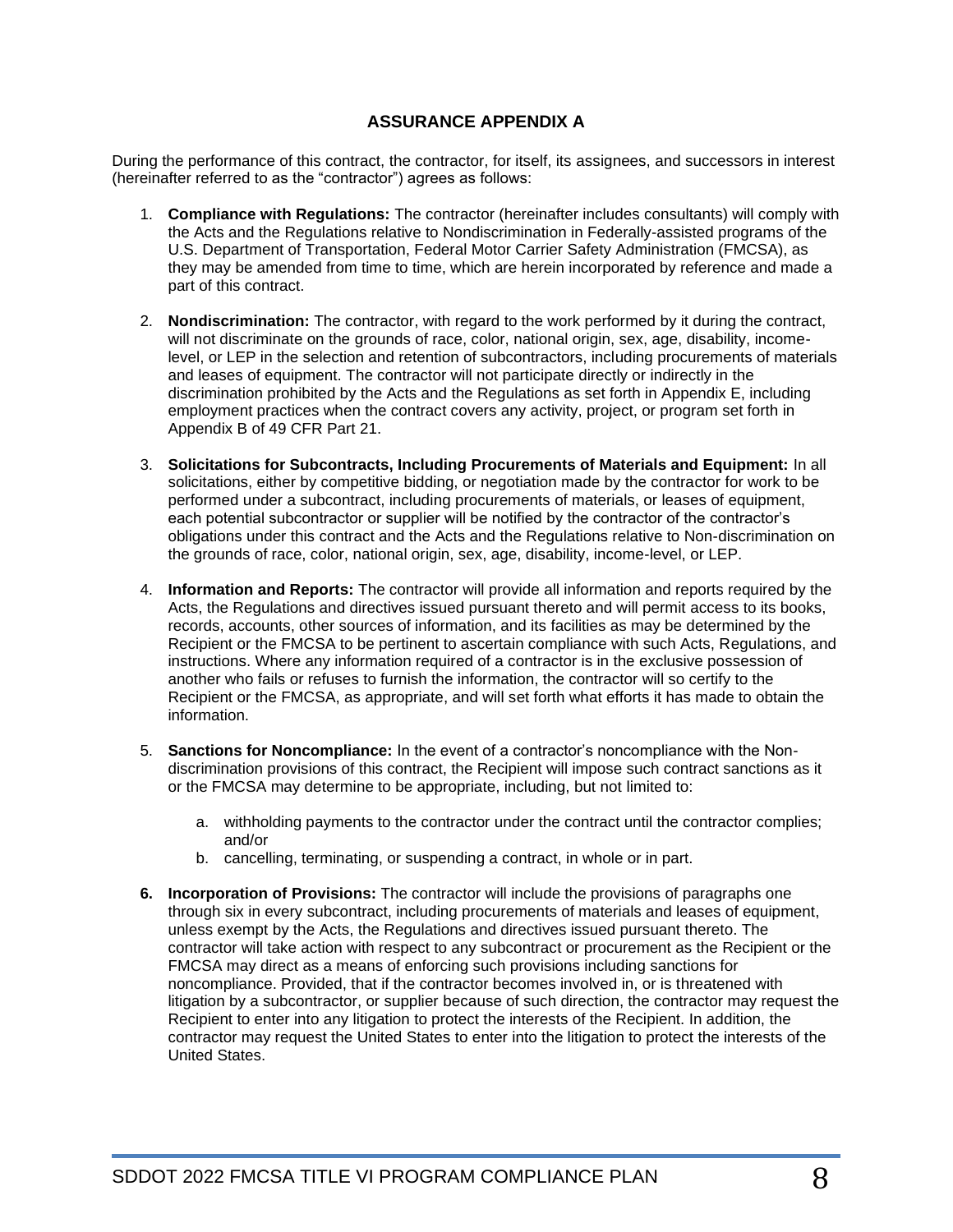### **ASSURANCE APPENDIX B CLAUSES FOR DEEDS TRANSFERING UNITED STATES PROPERTY**

The following clauses will be included in deeds effecting or recording the transfer of real property, structures, or improvements thereon, or granting interest therein from the United States pursuant to the provisions of Assurance 4:

**NOW, THEREFORE,** the Department of Transportation as authorized by law and upon the condition that the South Dakota Department of Transportation will accept title to the lands and maintain the project constructed thereon in accordance with (*Name of Appropriate Legislative Authority*), the Regulations for the Administration of **Federal Motor Carrier Safety Administration (FMCSA) Program,** and the policies and procedures prescribed by the **FMCSA** of the Department of Transportation in accordance and in compliance with all requirements imposed by Title 49, Code of Federal Regulations, Department of Transportation, Subtitle A, Office of the Secretary, Part 21, Non-discrimination in Federally-assisted programs of the Department of Transportation pertaining to and effectuating the provisions of Title VI of the Civil Rights Act of 1964 (78 Stat. 252; 42 U.S.C. § 2000d to 2000d-4), does hereby remise, release, quitclaim and convey unto the South Dakota Department of Transportation all the right, title and interest of the Department of Transportation in and to said lands described in Exhibit "A" attached hereto and made a part hereof.

### **(HABENDUM CLAUSE)**

**TO HAVE AND TO HOLD** said lands and interests therein unto South Dakota Department of Transportation and its successors forever, subject, however, to the covenants, conditions, restrictions and reservations herein contained as follows, which will remain in effect for the period during which the real property or structures are used for a purpose for which Federal financial assistance is extended or for another purpose involving the provision of similar services or benefits and will be binding on the South Dakota Department of Transportation, its successors and assigns.

The South Dakota Department of Transportation, in consideration of the conveyance of said lands and interests in lands, does hereby covenant and agree as a covenant running with the land for itself, its successors and assigns, that (1) no person will on the grounds of race, color, national origin, sex, age, disability, income-level, or LEP be excluded from participation in, be denied the benefits of, or be otherwise subjected to discrimination with regard to any facility located wholly or in part on, over, or under such lands hereby conveyed [,] [and]\* (2) that the South Dakota Department of Transportation will use the lands and interests in lands and interests in lands so conveyed, in compliance with all requirements imposed by or pursuant to Title 49, Code of Federal Regulations, Department of Transportation, Subtitle A, Office of the Secretary, Part 21, Non-discrimination in Federally-assisted programs of the Department of Transportation, Effectuation of Title VI of the Civil Rights Act of 1964, and as said Regulations and Acts may be amended, and (3) that in the event of breach of any of the above-mentioned non-discrimination conditions, the Department will have a right to enter or re-enter said lands and facilities on said land, and that above described land and facilities will thereon revert to and vest in and become the absolute property of the Department of Transportation and its assigns as such interest existed prior to this instruction.\*

(\*Reverter clause and related language to be used only when it is determined that such a clause is necessary in order to effectuate the purpose of Title VI.)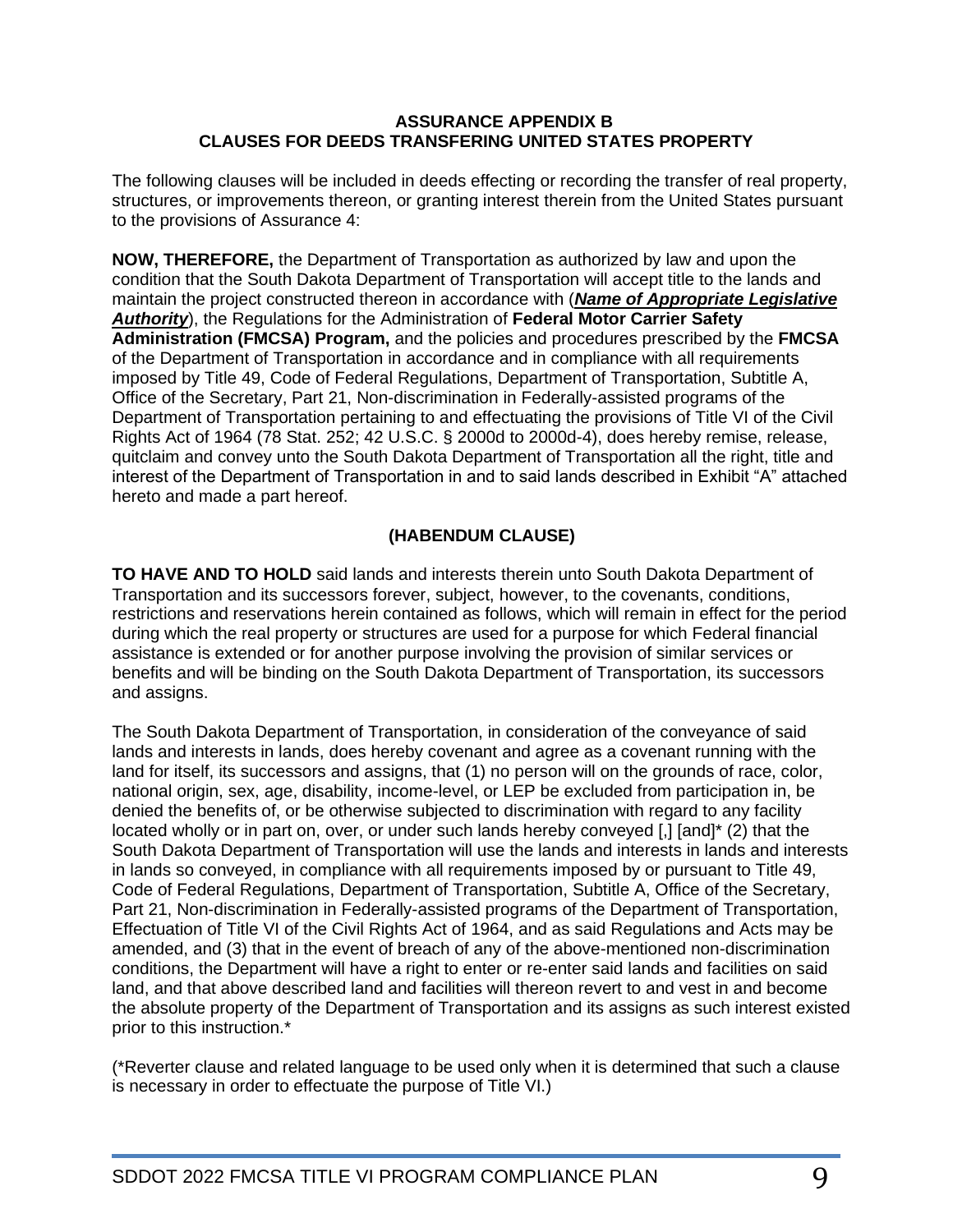### **ASSURANCE APPENDIX C CLAUSES FOR TRANSFER OF REAL PROPERTY ACQUIRED OR IMPROVED UNDER THE ACTIVITY, FACILITY OR PROGRAM**

The following clauses will be included in deeds, licenses, leases, permits, or similar instruments entered into by the South Dakota Department of Transportation pursuant to the provisions of Assurance 7(a):

- A. The (grantee, lessee, permittee, etc. as appropriate) for himself/herself, his/her heirs, personal representatives, successors in interest, and assigns, as a part of the consideration hereof, does hereby covenant and agree [in the case of deeds and leases add "as a covenant running with the land"] that:
	- 1. In the event facilities are constructed, maintained, or otherwise operated on the property described in this (deed, license, lease, permit, etc.) for a purpose for which a Department of Transportation activity, facility, or program is extended or for another purpose involving the provision of similar services or benefits, the (grantee, licensee, lessee, permittee, etc.) will maintain and operate such facilities and services in compliance with all requirements imposed by the Acts and Regulations (as may be amended) such that no person on the grounds of race, color, national origin, sex, age, disability, income-level, or LEP will be excluded from participation in, denied the benefits of, or be otherwise subjected to discrimination in the use of said facilities.
- B. With respect to licenses, leases, permits, etc., in the event of breach of any of the above Non-discrimination covenants, South Dakota Department of Transportation will have the right to terminate the (lease, license, permit, etc.) and to enter, re-enter, and repossess said lands and facilities thereon, and hold the same as if the (lease, license, permit, etc.) had never been made or issued.\*
- C. With respect to a deed, in the event of breach of any of the above Non-discrimination covenants, the South Dakota Department of Transportation will have the right to enter or reenter the lands and facilities thereon, and the above described lands and facilities will there upon revert to and vest in and become the absolute property of the South Dakota Department of Transportation and its assigns.\*

(\*Reverter clause and related language to be used only when it is determined that such a clause is necessary to effectuate the purpose of Title VI.)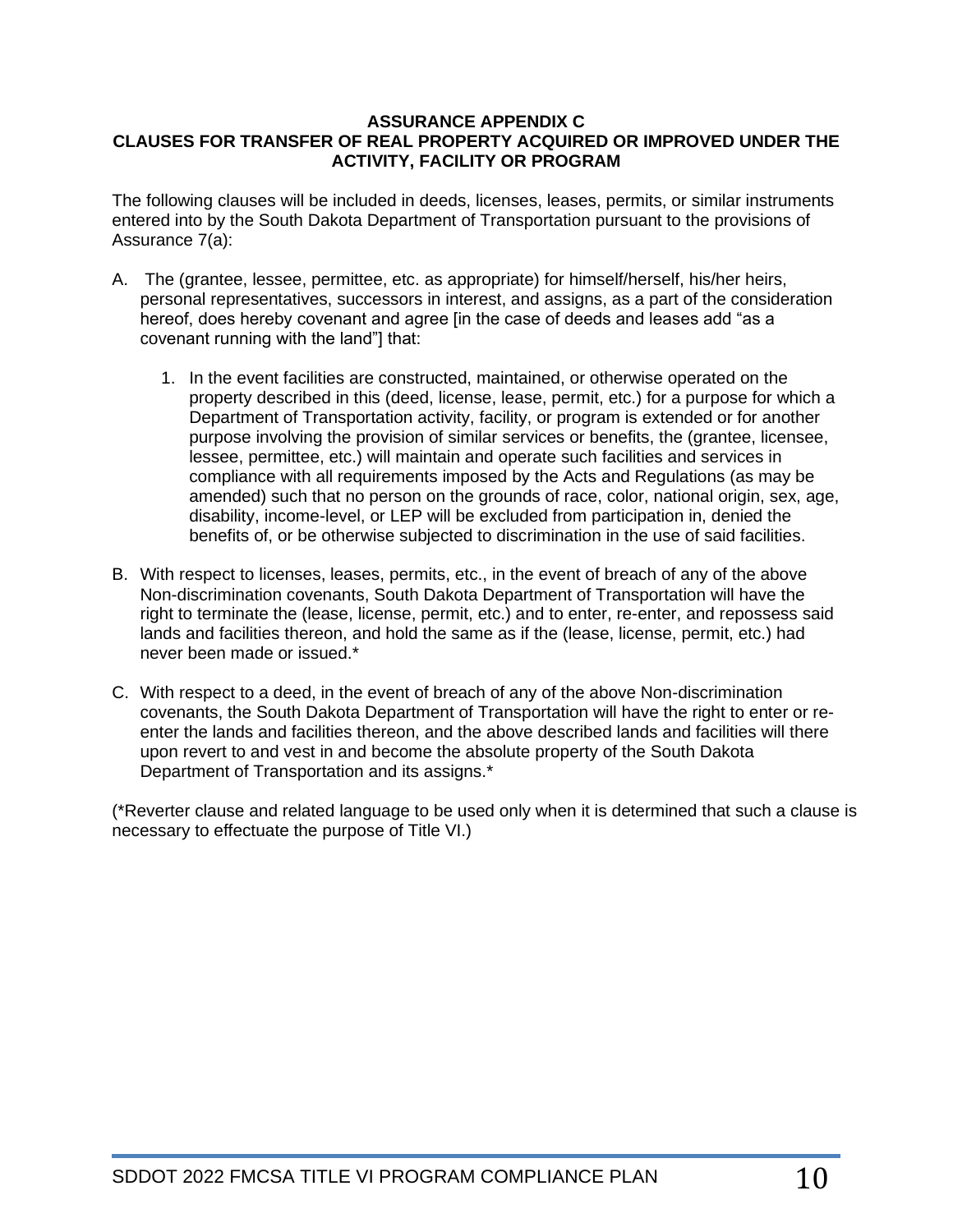### **ASSURANCE APPENDIX D CLAUSES FOR CONSTRUCTION/USE/ACCESS TO REAL PROPERTY ACQUIRED UNDER THE ACTIVITY, FACILITY OR PROGRAM**

The following clauses will be included in deeds, licenses, permits, or similar instruments/ agreements entered into by South Dakota Department of Transportation pursuant to the provisions of Assurance 7(b):

- A. The (grantee, licensee, permittee, etc., as appropriate) for himself/herself, his/her heirs, personal representatives, successors in interest, and assigns, as a part of the consideration hereof, does hereby covenant and agree (in the case of deeds and leases add, "as a covenant running with the land") that (1) no person on the ground of race, color, national origin, sex, age, disability, income-level, or LEP will be excluded from participation in, denied the benefits of, or be otherwise subjected to discrimination in the use of said facilities, (2) that in the construction of any improvements on, over, or under such land, and the furnishing of services thereon, no person on the ground of race, color, national origin, sex, age, disability, income-level, or LEP will be excluded from participation in, denied the benefits of, or otherwise be subjected to discrimination, (3) that the (grantee, licensee, lessee, permittee, etc.) will use the premises in compliance with all other requirements imposed by or pursuant to the Acts and Regulations, as amended, set forth in this Assurance.
- B. With respect to (licenses, leases, permits, etc.), in the event of breach of any of the above Non-discrimination covenants, South Dakota Department of Transportation will have the right to terminate the (license, permit, etc., as appropriate) and to enter or re-enter and repossess said land and the facilities thereon, and hold the same as if said (license, permit, etc., as appropriate) had never been made or issued.\*
- C. With respect to deeds, in the event of breach of any of the above Non-discrimination covenants, South Dakota Department of Transportation will there upon revert to and vest in and become the absolute property of South Dakota Department of Transportation and its assigns.\*

(\*Reverter clause and related language to be used only when it is determined that such a clause is necessary to effectuate the purpose of Title VI.)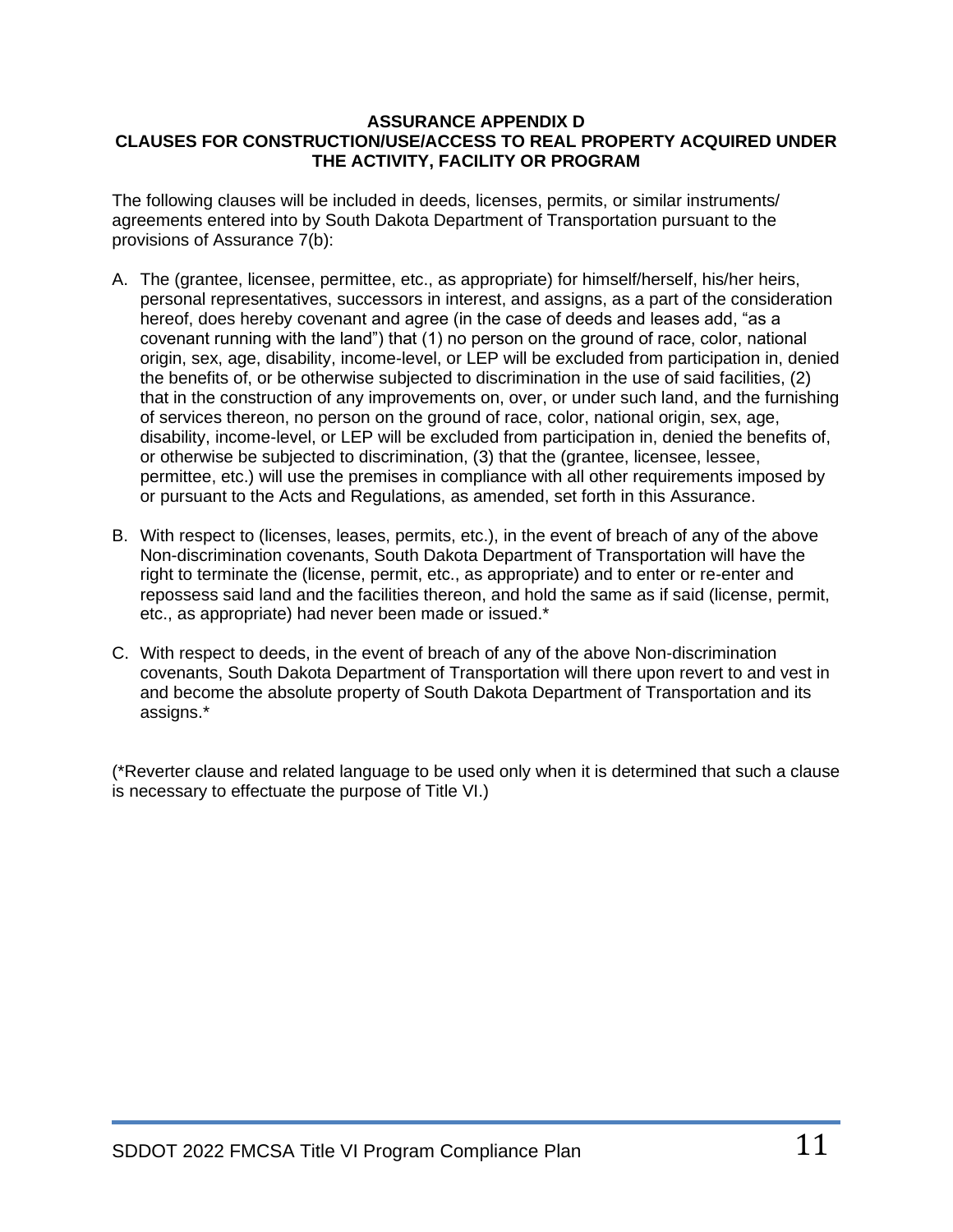### **ASSURANCE APPENDIX E**

During the performance of this contract, the contractor, for itself, its assignees, and successors in interest (hereinafter referred to as the "contractor") agrees to comply with the following nondiscrimination statutes and authorities; including but not limited to:

- Title VI of the Civil Rights Act of 1964 (42 U.S.C. § 2000d *et seq*., 78 stat. 252), (prohibits discrimination on the basis of race, color, national origin), as implemented by [49 C.F.R. § 21.1 et seq.](http://www.gpo.gov/fdsys/pkg/CFR-2011-title49-vol1/xml/CFR-2011-title49-vol1-part21.xml) and 49 C.F.R. § 303;
- The Uniform Relocation Assistance and Real Property Acquisition Policies Act of 1970, (42 U.S.C. § 4601), (prohibits unfair treatment of persons displaced or whose property has been acquired because of Federal or Federal-aid programs and projects);
- Federal-Aid Highway Act of 1973, (23 U.S.C. § 324 *et seq*.), (prohibits discrimination on the basis of sex);
- Section 504 of the Rehabilitation Act of 1973, (29 U.S.C. § 794 *et seq*.), as amended, (prohibits discrimination on the basis of disability); and 49 CFR Part 27;
- The Age Discrimination Act of 1975, as amended, (42 U.S.C. § 6101 *et seq*.), (prohibits discrimination on the basis of age);
- Airport and Airway Improvement Act of 1982, (49 USC § 471, Section 47123), as amended, (prohibits discrimination based on race, creed, color, national origin, or sex);
- The Civil Rights Restoration Act of 1987, [\(102 Stat. 28.](http://www.gpo.gov/fdsys/pkg/STATUTE-102/pdf/STATUTE-102-Pg28.pdf)), ("*….which restore[d] the broad scope of coverage and to clarify the application of title IX of the Education Amendments of 1972, section 504 of the Rehabilitation Act of 1973, the Age Discrimination Act of 1975, and title VI of the Civil Rights Act of 1964*.");
- Titles II and III of the Americans with Disabilities Act, which prohibit discrimination on the basis of disability in the operation of public entities, public and private transportation systems, places of public accommodation, and certain testing entities (42 U.S.C. §§ 12131 -- 12189) as implemented by Department of Justice regulations at 28 C.F.R. parts 35 and 36, and Department of Transportation regulations at 49 C.F.R. parts 37 and 38;
- The Federal Aviation Administration's Non-discrimination statute (49 U.S.C. § 47123) (prohibits discrimination on the basis of race, color, national origin, and sex);
- Executive Order 12898, Federal Actions to Address Environmental Justice in Minority Populations and Low-Income Populations, which ensures non-discrimination against minority populations by discouraging programs, policies, and activities with disproportionately high and adverse human health or environmental effects on minority and low-income populations;
- Executive Order 13166, Improving Access to Services for Persons with Limited English Proficiency, and resulting agency guidance, national origin discrimination includes discrimination because of limited English proficiency (LEP). To ensure compliance with Title VI, you must take reasonable steps to ensure that LEP persons have meaningful access to your programs (70 Fed. Reg. at 74087 to 74100);
- Title IX of the Education Amendments of 1972, as amended, which prohibits you from discriminating because of sex in education programs or activities (20 U.S.C. 1681 et seq), as implemented by [49 C.F.R. § 25.1 et seq.](http://www.gpo.gov/fdsys/pkg/CFR-2011-title49-vol1/xml/CFR-2011-title49-vol1-part25.xml)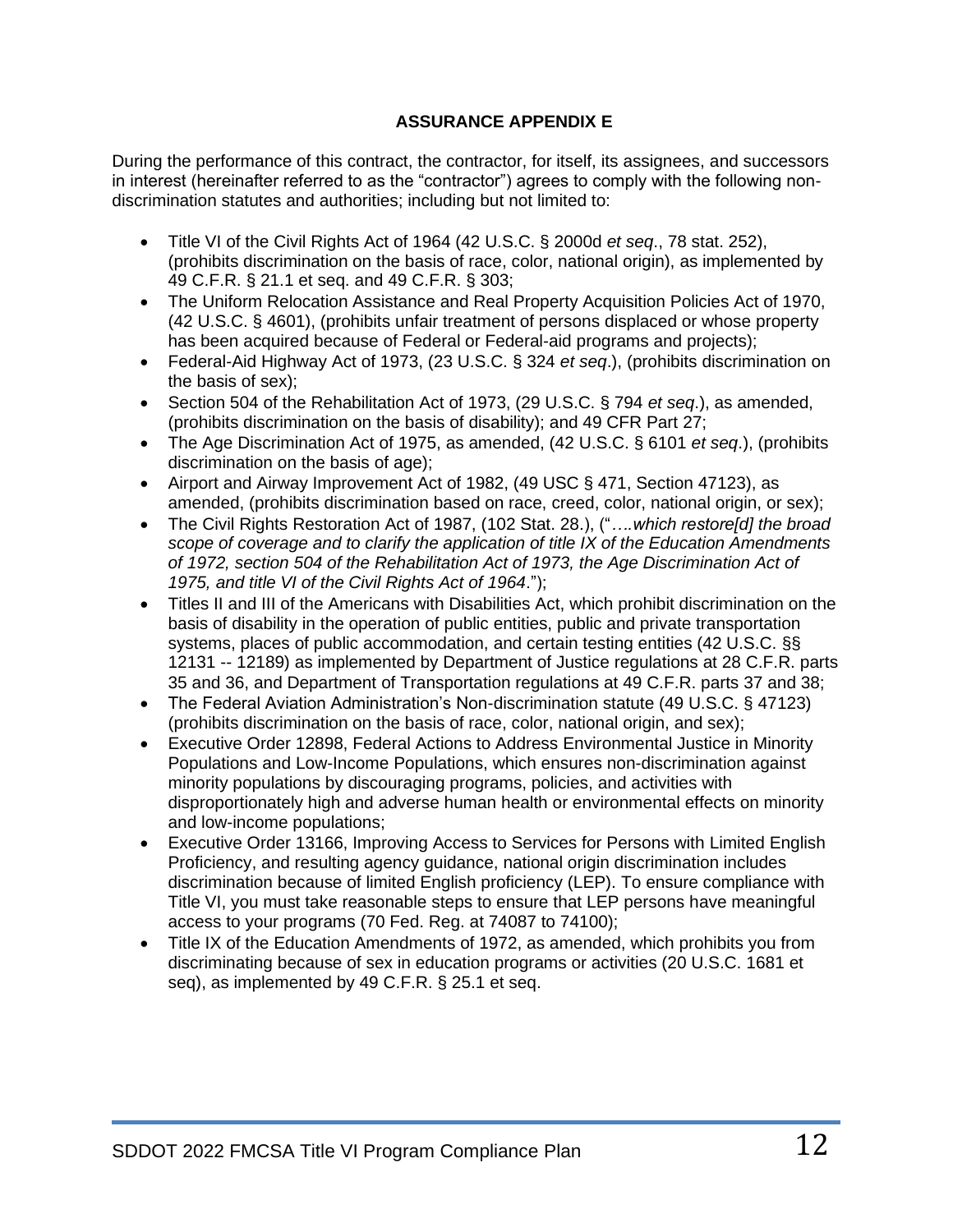# **Part III. DESCRIPTION OF FEDERAL-AID PROGRAMS**

The South Dakota Department of Transportation (SDDOT) is the state agency responsible for efficiently providing a safe and effective public transportation system for the state. SDDOT receives federal-aid funding from the Federal Highway Administration, Federal Transit Administration, Federal Aviation Administration and Federal Motor Carrier Safety Administration to support the various transportation programs.

SDDOT is applying for an Innovative Technology Deployment (ITD) grant to support deployment of systems that improve safety and efficiency of commercial vehicle operations in South Dakota. These systems include:

- International Registration Plan
- International Fuel Tax Agreement
- South Dakota Automated Commercial Vehicle Permitting System
- Electronic Screening at Interstate Ports of Entry and Key Non-Interstate Weigh **Stations**
- Commercial Vehicle Information Exchange Window

SDDOT complies with all FMCSA requirements for the Innovative Technology Deployment program.

SDDOT provides equal access to all programs and services including minorities. South Dakota does have nine recognized American Indian Tribes which have large land-based reservations served by the SDDOT. There are no direct benefit programs administered by the SDDOT.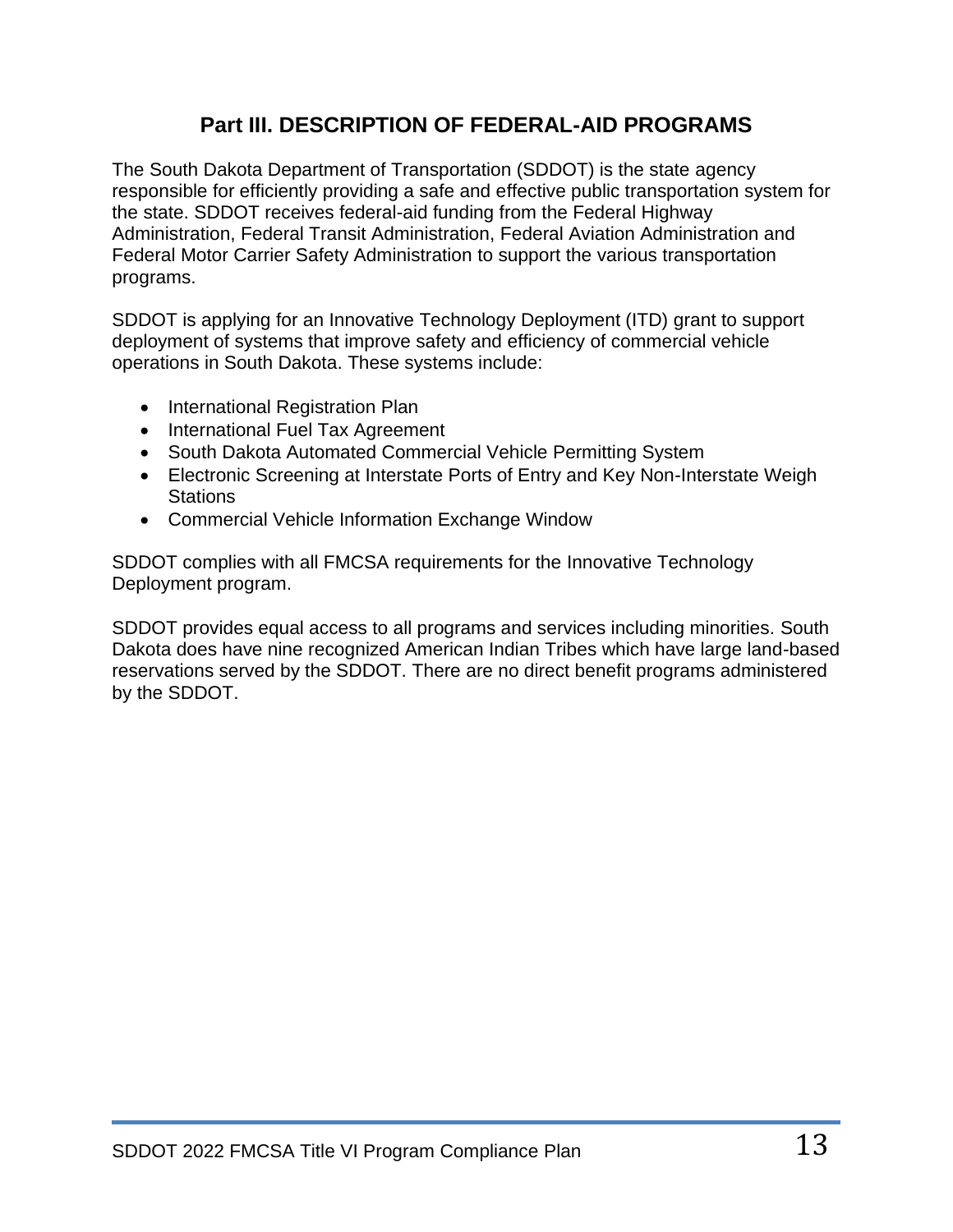# **Part IV. NOTIFICATION TO BENEFICIARIES/PARTICIPANTS**

The South Dakota Department of Transportation gives public notice of its' policy to uphold and assure full compliance with the non-discrimination requirements of Title VI of the Civil Rights Act of 1964 and related Nondiscrimination authorities. Title VI and related Nondiscrimination authorities stipulate that no person in the United States of America shall on the grounds of race, color, national origin, sex, age, disability, income level or Limited English Proficiency be excluded from the participation in, be denied the benefits of, or be otherwise subjected to discrimination under any program or activity receiving Federal financial assistance.

Any person who desires more information regarding South Dakota Department of Transportation's Title VI Program can contact its Title VI Coordinator June Hansen -- at the address noted below.

Any person who believes they have, individually or as a member of any specific class of persons, been subjected to discrimination on the basis of race, color, national origin, sex, age, disability, income level or Limited English Proficiency has the right to file a formal complaint. Any such complaint must be in writing and submitted within 180 days following the date of the alleged occurrence to:

> June Hansen, Civil Rights Compliance Officer/Title VI Coordinator Department of Transportation Division of Operations – Civil Rights Program 700 E. Broadway Ave. Pierre, SD 57501 605-773-3540 [june.hansen@state.sd.us](mailto:june.hansen@state.sd.us)

This notice has been posted publicly-accessed facilities and on the department's website.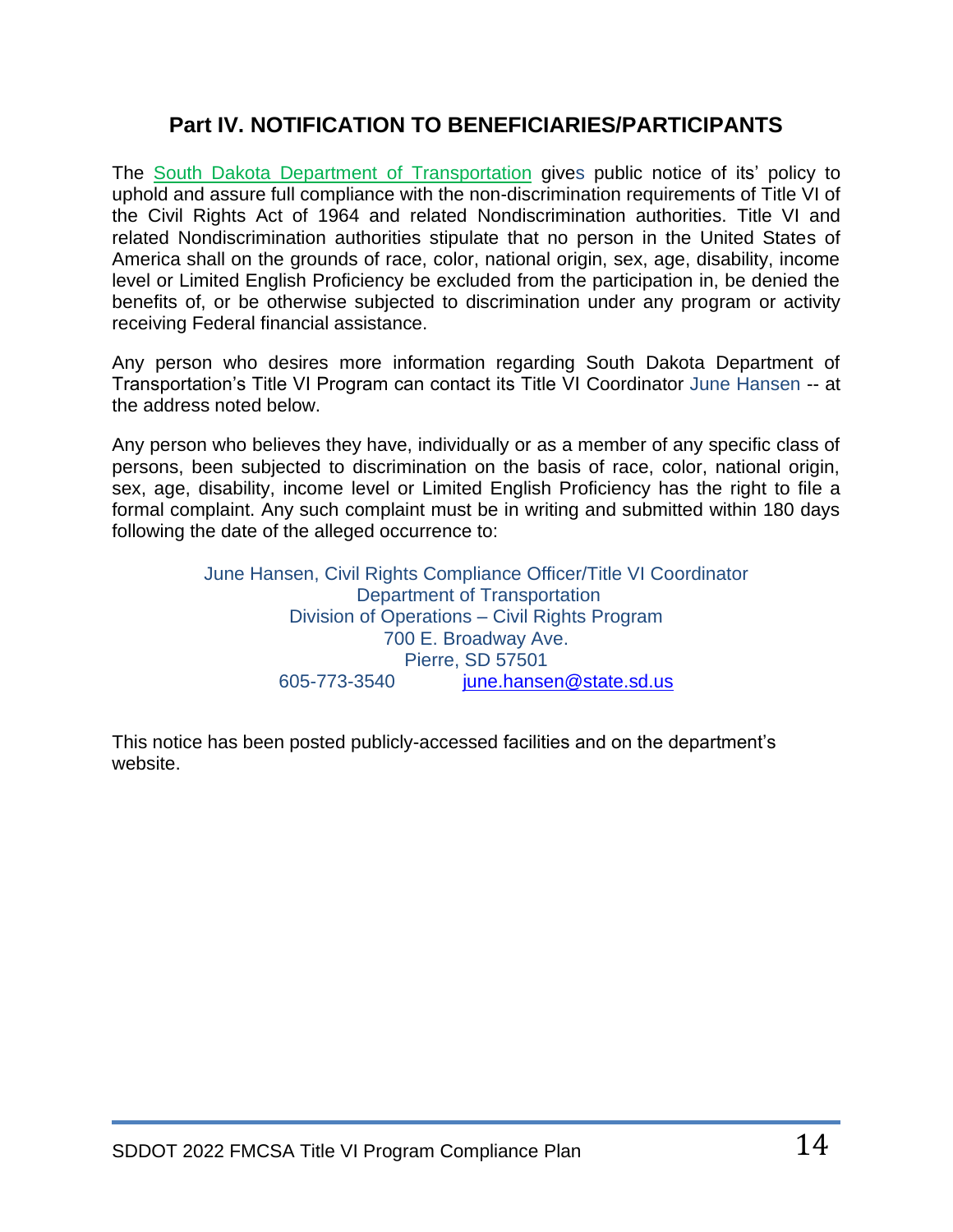# **Part V. SUB-RECIPIENT COMPLIANCE REPORTS**

*Please note: SDDOT does not anticipate any subrecipients to the Innovative Technology Deployment grant. The following is SDDOT's standard process for ensuring compliance with Title VI by subrecipients.*

- A. Subrecipient Monitoring
	- 1. Subrecipients are those persons or entities that indirectly receive federal financial assistance to carry out a program or activity.
		- i. Includes localities, consultants, contractors, colleges, universities, metropolitan planning organizations, suppliers, transit providers, and others.
		- ii. Subrecipients are subject to Title VI compliance responsibilities and will be monitored for Title VI compliance by the Title VI Coordinator/ Specialist.
	- 2. Subrecipients must sign nondiscrimination assurances, follow all the same rules and laws as recipients, and ensure that there is no discrimination based on race, color, national origin, religion, sex, age, or disability.
	- 3. Subrecipients may adapt or adopt the Departments plan and practices or abide by the procedures proscribed by the Department.
	- 4. The Title VI Coordinator/ Specialist will review each on-going subrecipient on a rotating basis every three years. If a problem arises, there will be a review sooner.
	- 5. A preaward checklist will be sent to all subrecipients and reviewed prior to receipt of federal funds. Any areas of non-compliance will be addressed prior to award of federal funds. A subrecipient is only required to complete a checklist once every Federal fiscal year.
	- 6. Post-award review will be conducted when the project or grant is completed.
- B. Pre-award reviews
	- 1. Each subrecipient will complete a preaward checklist prior to receiving federal funding.
		- i. The checklist will be mailed out prior to award.
		- ii. Checklist will be returned to Title VI Specialist for review.
		- iii. Any issues of non-compliance will be discussed with the subrecipient and informal resolution will be used to achieve compliance.
		- iv. If unable to resolve manner through informal resolution, the award of Federal funds will be held until compliance is achieved.
	- 2. The Department will conduct more in-depth preaward reviews prior to releasing funds to ensure that recipients have submitted assurances of Title VI compliance on an as needed basis or based on concerns about subrecipients compliance.
	- 3. The review can be a desk-audit review, where recipient submits assurance compliance forms, or an onsite review, where an extensive investigation of the recipient's program is conducted in the field at program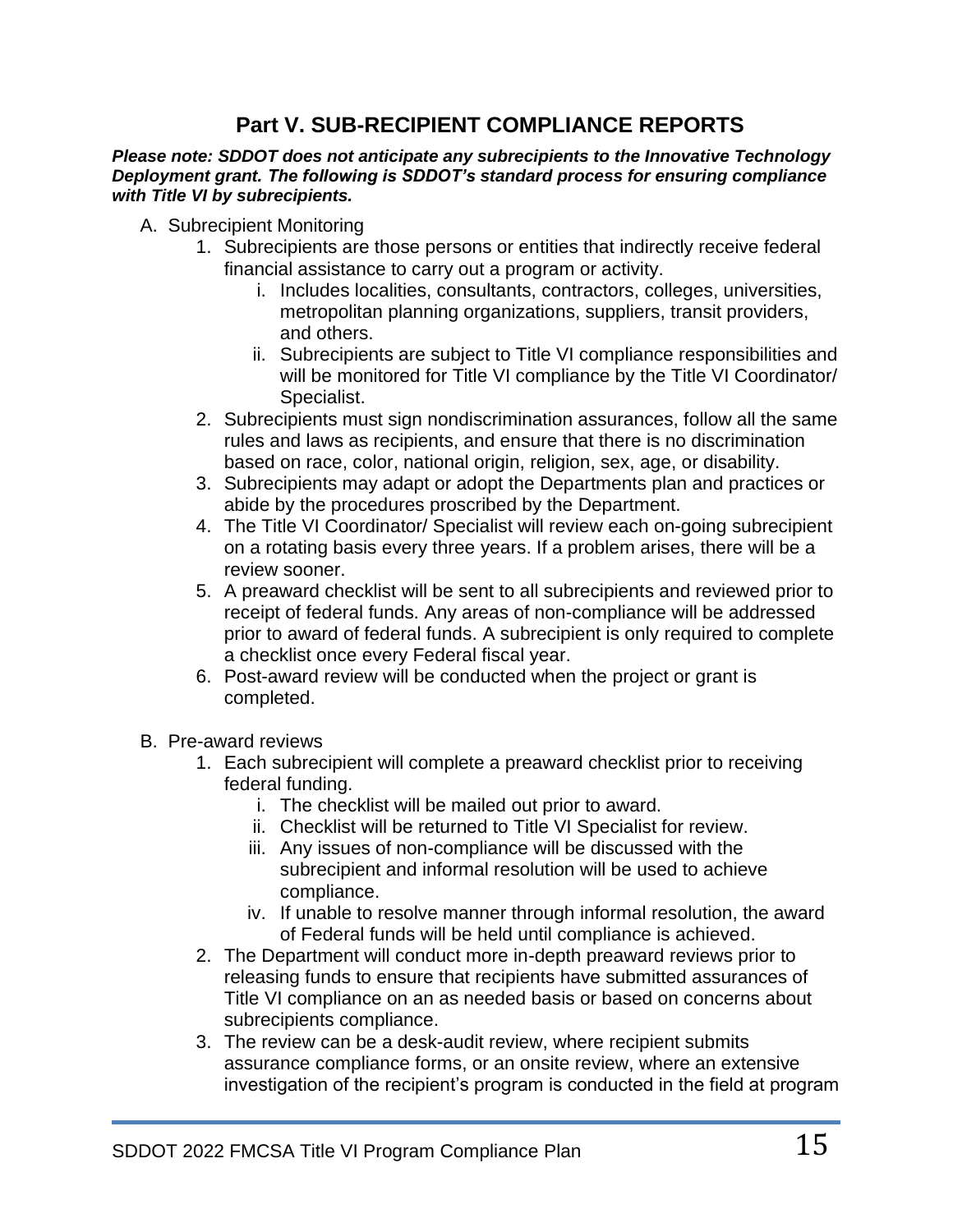offices.

- 4. If a Title VI violation is found, the Department will attempt to secure voluntary compliance. If that fails, the Department can either withholding or deny Federal funds.
- 5. Subrecipients that receive federal funds on an on-going (yearly) basis will complete a pre-award checklist every three years.
- C. Post-award reviews
	- 1. Once a recipient has received Federal funds, the Department will review them periodically to ensure the recipient remains in compliance with Title VI.
	- 2. Subrecipients that receive federal funds on an on-going (yearly) basis will be reviewed every three years either by desk review or on-site review.
	- 3. The review can be desk-audit review or extensive onsite compliance reviews.
	- 4. Steps to conducting inspections:
		- i. Compliance Plan which should include:
			- 1. A program and schedule for compliance reviews
			- 2. Uniform standards for conducting and reporting compliance reviews
			- 3. Policies and procedures for uniform evaluations of compliance reviews
		- ii. Preliminary Preparation includes:
			- 1. Review of Department files to determine the nature of recipient services, type of Federal assistance and Title VI Assessment
			- 2. Review of pertinent assurance, policy statement and statements of compliance
			- 3. Review of any compliance reports to determine recipient's self-evaluation
			- 4. Review of any complaints, lawsuits, or previous investigations of recipient
		- iii. Scope of Compliance Review, which should be done at the outset to determine whether review should be extensive or limited to particular program areas. This involves an analysis of:
			- 1. Nature and extent of recipient's operation
			- 2. Applicable laws, regulations and authorities
			- 3. Complaints and/or lawsuits
		- iv. Notifying Recipient requires advance notice through a letter. This is done to:
			- 1. give recipient opportunity to have various data, records, witnesses and staff available
			- 2. as a matter of courtesy and to maintain partnering relationship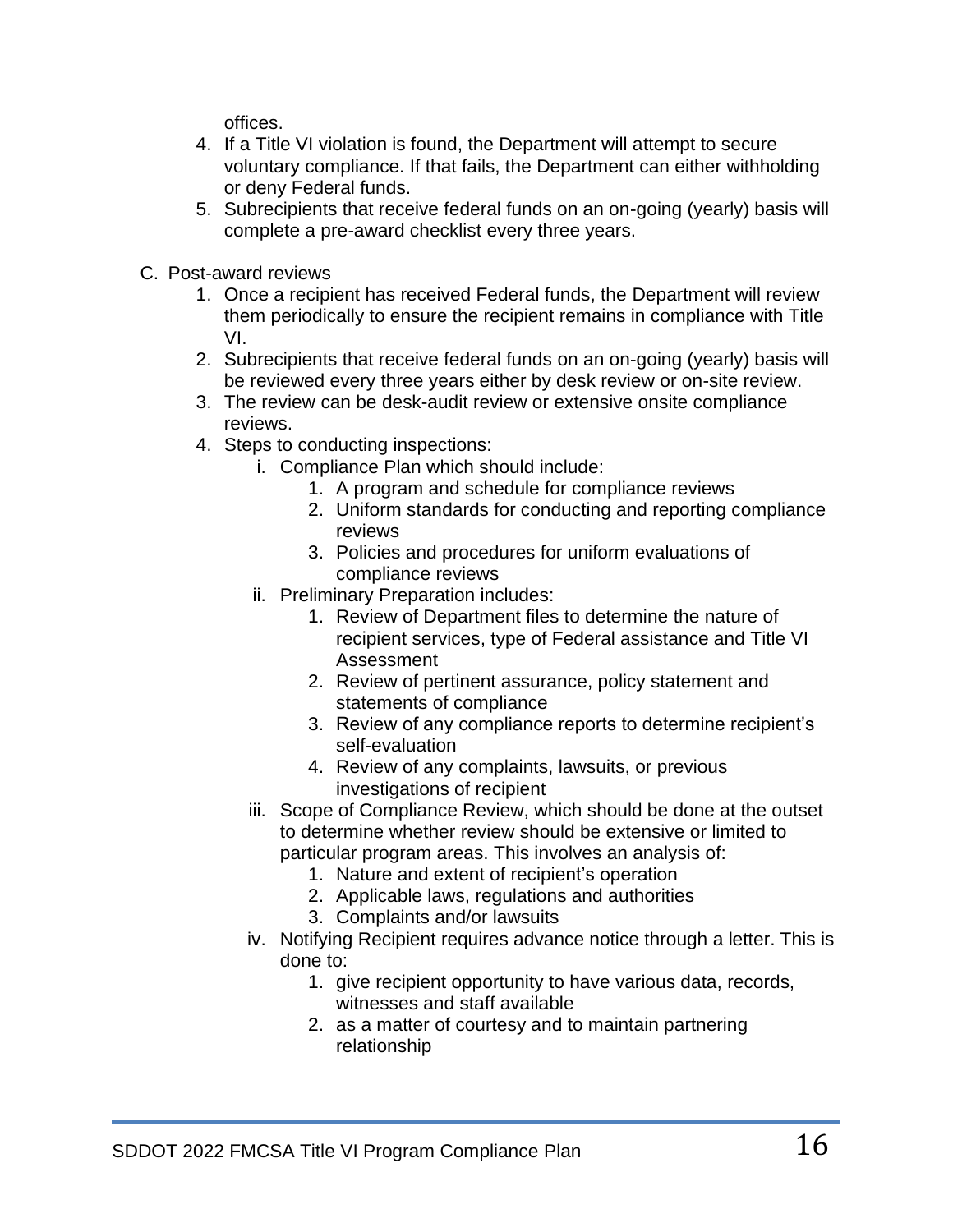- v. Onsite Compliance Review should start with an entrance meeting with leadership and pertinent personnel. The review should:
	- 1. Provide sufficient information to determine recipient's compliance
	- 2. Include final report of findings, conclusions, and recommendations
	- 3. Report that recipient is obligated to cooperate by keeping and providing records/other data, and permitting access to records
- vi. Closing Conference is done to:
	- 1. Provide leadership of recipient with preliminary findings
	- 2. Inform recipient when final report is submitted

# **Part VI. TRAINING**

- A. Conduct training for MPO personnel on Title VI, ADA and LEP and reviewed requirements for Title VI Review yearly.
- B. Conduct Title VI, ADA & LEP training for Rural Transit providers yearly.
- C. Conducted training to Executive Management on Title VI. Provided an update on the OJT program and ADA accomplishment report.
- D. Developed web-based Title VI training for all supervisory staff. All supervisory and program staff required to take the training took the course in fall 2021 and will be required to take every three years. New supervisors or program staff will take as part as required training curriculum after appointment to position..
- E. FMCSA basic Title VI Program PowerPoint presentation was made available to all SDDOT staff working with ITD to review. Title VI training will be provided to SDDOT staff dealing with the grant every two years. A limited number of SDDOT staff work on the grant. The majority of the employees who work on FMCSA programs work for the South Dakota Department of Public Safety which is a separate state agency with its own Title VI Program Compliance Plan and training program. Training was held in fall 2021 and a copy of the training record was provided to FMCSA on October 25, 2021.

# **Part VII. ACCESS TO RECORDS**

All records regarding Title VI activities will be collected and maintained by the SDDOT Office of Research and the Civil Rights Programs. These records will be made available to FMCSA officials in person upon request or any reports will be transmitted electronically.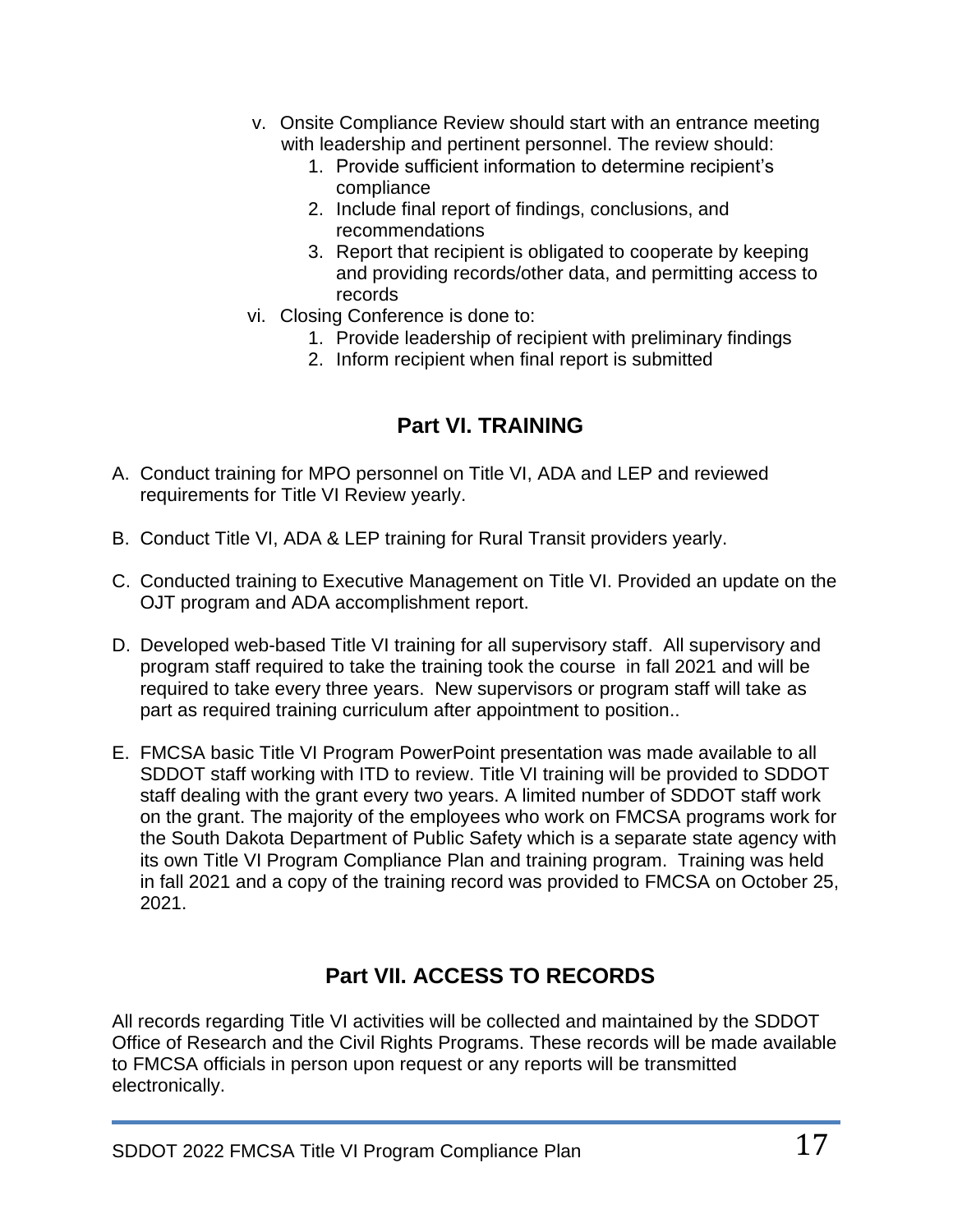# **Part VIII. COMPLAINT DISPOSITION PROCESS**

- A. Complaint investigations
	- 1. The Civil Rights Compliance Officer will make him/her known to all office and program managers with the Department and, with the assistance of these managers, will attempt to resolve all Civil Rights complaints arising from Department activities.
	- 2. In addition, the Civil Rights Compliance Officer will make periodic visits to any locations and/or areas determined to be problematic in an attempt to alleviate any problems in advance of a complaint.
	- 3. The following complaint procedures are applicable to all Department program areas:
		- i. Any person or group claiming discrimination based on race, color, national origin, sex, age or disability may by himself/herself or through his/her legally authorized representative, make and sign a complaint and should file such complaint with the Department within 300 calendar days (180 days if a company has less than 15 employees or if this involves age discrimination) following the date of the alleged discriminatory action. All complaints will be filed with the Department Civil Rights Compliance Officer who will evaluate the complaint and gather additional information from the complainant if necessary. The appropriate program area manager and division director will be notified of the complaint.
		- ii. The Civil Rights Compliance Officer or designee has 60 calendar days to conduct an investigation of the allegations and prepare preliminary findings. The Civil Rights Compliance Officer or designee may refer the matter to the appropriate program area to make every reasonable effort to resolve the complaint as quickly as possible or attempt informal resolution through other methods
		- iii. All complaints that cannot be quickly (within 30 calendar days from the preliminary findings being issued) resolved will be reviewed by a committee consisting of the Secretary of the Department or his or her designee, the Civil Rights Compliance Officer and the program manager involved. The committee will hold an informal hearing with the complainant seeking resolution and will render a decision regarding the complaint within 15 working days of the hearing.
		- iv. When the Department arrives upon a final decision regarding the complaint filed with the Department, it will notify the complainant in writing of the decision and of the complainant's rights, if dissatisfied with the decision, to bring the matter to the attention of the appropriate federal agency, typically the Federal Highway Administration (FHWA), Federal Transit Administration (FTA) or Federal Motor Carrier Safety Administration (FMCSA). The Department will advise the complainant of the name and address of the agency and/or individual to contact.
		- v. The Department will provide the federal agency with a copy of the